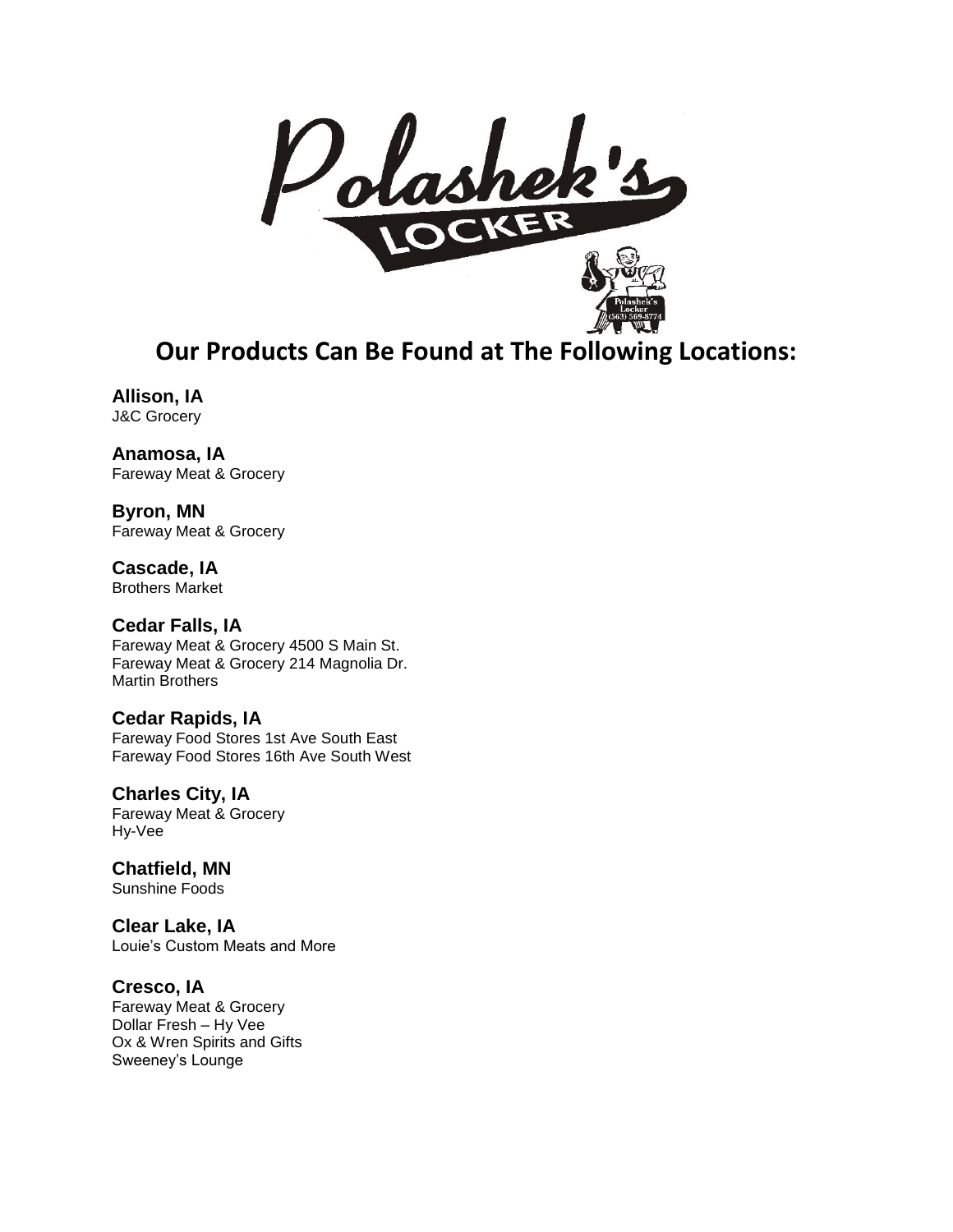**Crystal Lake, IA** Lakeside Store

**Decorah, IA** Fareway Meat & Grocery Rubaiyat Hy-Vee

**Delhi, IA** Off The Hoof

**Denver, IA** Brothers Market

**Dysart, IA** Bobby's Grocery & BBQ

**Elgin, IA** Valley Fresh Market

**Elma, IA** Elma Express

**Evansdale, IA** Fareway Meat & Grocery

## **Festina, IA**

The Zipper

**Forest City, IA** Hy-Vee

**Fort Atkinson, IA** Huber's Store

**Fredericksburg, IA** Fredericksburg Food Center

## **Garner, IA** Hy-Vee

**Grafton, IA** J Mart

**Grundy Center, IA** Brothers Market

**Harmony, MN** Harmony Foods

**Harpers Ferry, IA** Barry's Mini Mart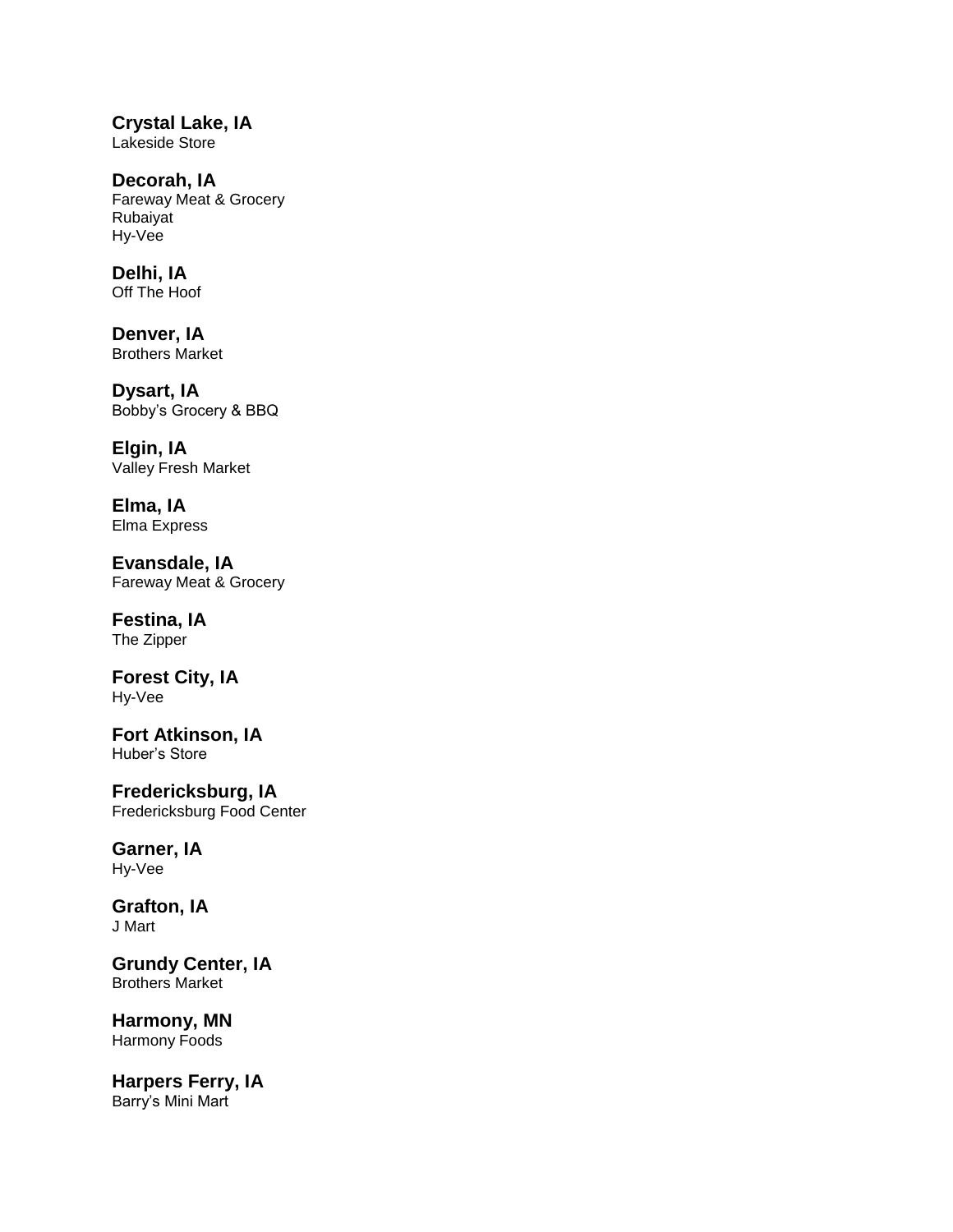**Hiawatha, IA** Fareway Meat & Grocery

**Highlandville, IA** Highlandville General Store

**Hudson, IA** Randalls Stop N Shop

**Independence, IA** Fareway Meat & Grocery

**Iowa City, IA** Fareway Meat & Grocery (2530 Westwinds Dr.)

**Lake Mills, IA** David's Foods

**Lawler, IA** Bucky's The Brite Spot

**Luana, IA** Luana's Smart Shopper

**Manchester, IA** Fareway Meat & Grocery

**Marion, IA** Fareway Meat & Grocery

## **Mason City, IA**

Hy-Vee East Fareway Meat & Grocery Hy-Vee West

**Monona, IA** Quillin's Food Center

**Monticello, IA** Fareway Meat & Grocery

**New Hampton, IA** Fareway Meat & Grocery

New Hampton Country Club Five Star Co-op

**North Liberty, IA** Fareway Meat & Grocery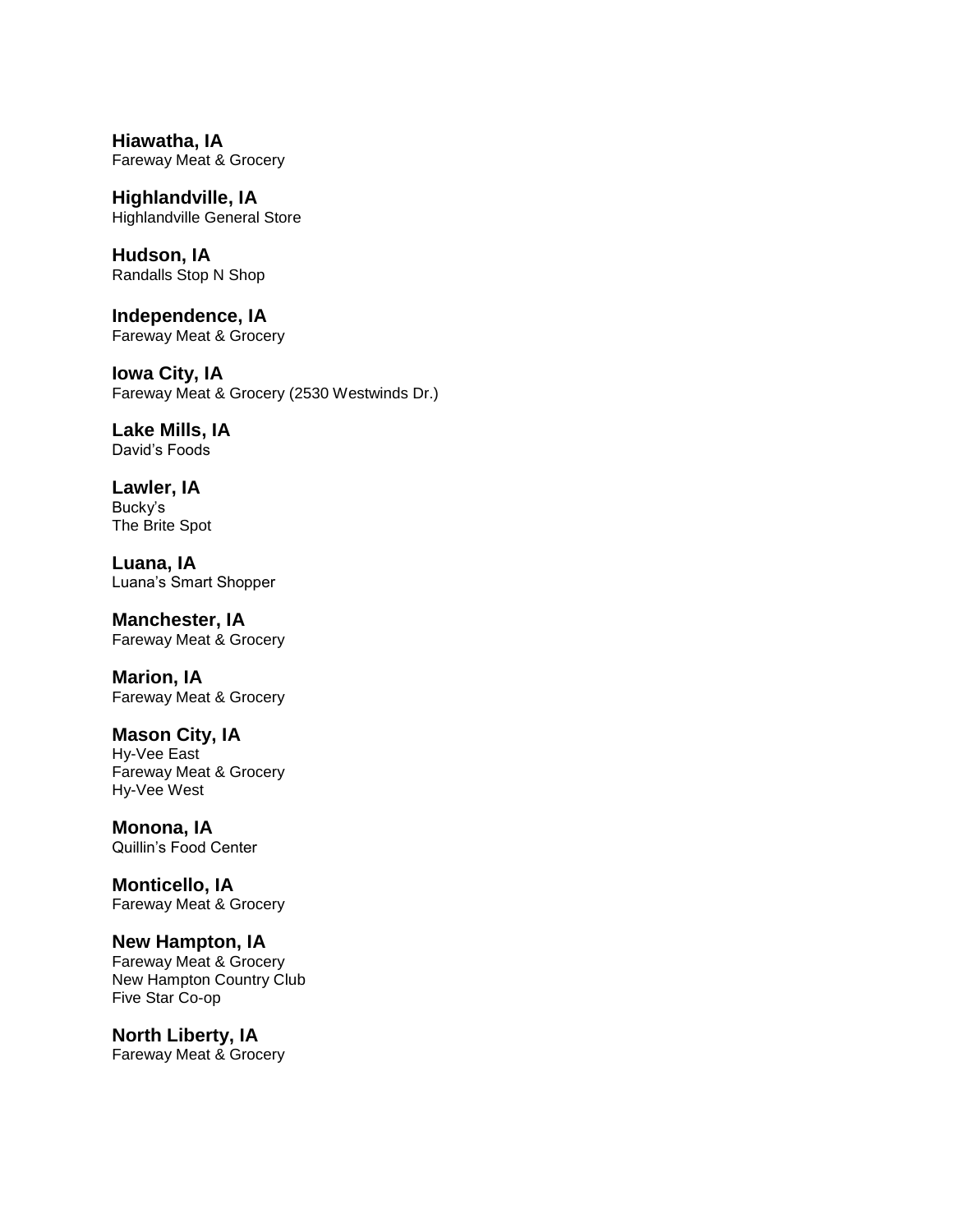**Northwood, IA** Fallgatter's Market

**Oelwein, IA** Fareway Meat & Grocery Dollar Fresh – Hy Vee

**Ossian, IA** Ossian Country Club

**Parkersburg, IA** Brothers Market

**Preston, MN** Preston Foods

**Protivin, IA** Fast Mart

**Reinbeck, IA** Trunck's Country Foods

**Saint Ansgar, IA** The Food Center

**Solon, IA** Sam's Main Street Market

**Spring Valley, MN**  Sunshine Foods

**Stewartville, MN**  Fareway Meat & Grocery

**Strawberry Point, IA** Embers

**Sumner, IA** J&C Grocery

**Tiffin, IA** Fareway Meat & Grocery

**Toledo, IA** Fareway Meat & Grocery Dollar Fresh – Hy Vee

**Traer, IA** Hometown Foods

**Tripoli, IA** Casey's General Store